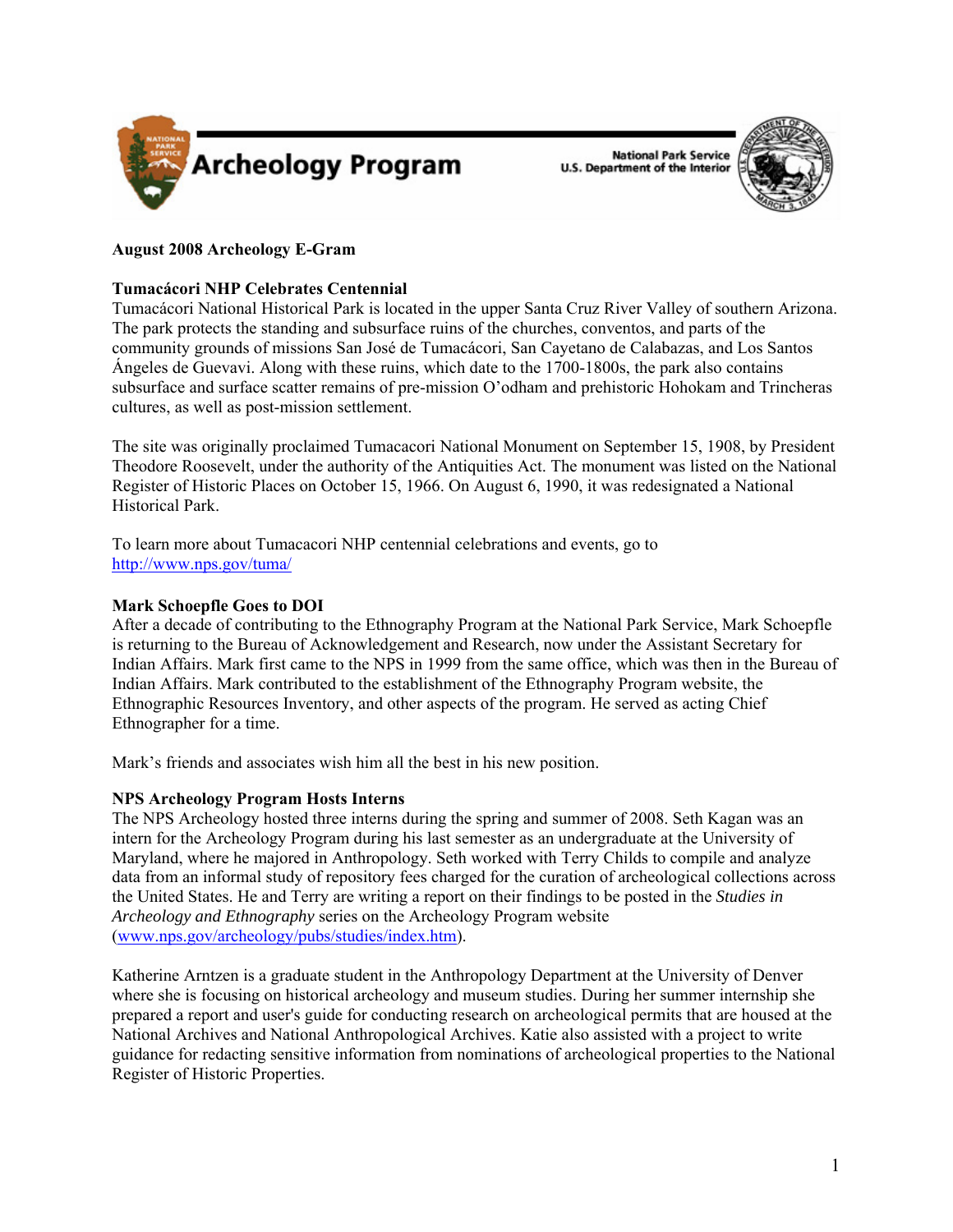Tanner Amdur-Clark is an undergraduate from Harvard University. Tanner assisted Barbara Little develop a technical brief on Civic Engagement and Archeology by researching and adding case studies. He also researched and wrote biographical sketches for some forthcoming "People" web pages about archeologists, and assisted with the redaction guidance project.

The Archeology Program staff thanks the interns and wish them well in their formal educational endeavors and subsequent careers.

#### **Bandelier NM on NPR**

The National Public Radio program "Living on Earth" highlighted NPS efforts to clean up graffiti at Bandelier NM earlier this summer. Vanishing Treasures staff and members of the local Pueblo community are working together to restore cave walls and architectural surfaces to their original appearance. The team covers carving and paint on pueblo walls with a mixture of water and clay, and resoots cave walls and ceilings to hide graffiti.

About \$ 25,000 a year is dedicated to treating affected sites at Bandelier, but preservation advocates say that's barely enough for the necessary treatments and educate the public about their cultural history. The Vanishing Treasures program focuses on arid southwestern and western parks, where many ancient cultural sites exist.

To listen to the clip, and to read a transcript of the story, go to "Living on Earth" at <http://www.loe.org/shows/shows.htm?programID=08-P13-00024#feature7>

### **Nineteenth Century Whaling Ship Found in Papahānaumokuākea Marine National Monument**

Kelly Gleason, NOAA Monument archeologist and mission leader, and other archeologists have discovered the shipwreck remains of the 1837 British whaling ship *Gledstanes.* The wreck was found off Kure Atoll within the Papahānaumokuākea MNM. The NOAA dive team discovered a pile of iron ballast, chain, four massive anchors, iron ballast, cannons and cannon balls, and a trypot.

"The story of the *Gledstanes* and her survivors is limited, but adds to the important legacy of shipwreck survival stories at Kure Atoll," said Hans Van Tilburg, maritime heritage coordinator for NOAA's National Marine Sanctuaries' Pacific Islands Region. After the loss of their ship, due to extremely rough seas, the crew launched the ship's small boats and made for the closest dry land — Ocean Island in Kure Atoll. In a short time, the *Gledstanes* broke apart in the heavy surf. The crew salvaged what they could from their destroyed ship and set about fashioning a 38-foot vessel called the *Deliverance*.

The *Gledstanes* is the fourth whaling ship, and one of the oldest ships, discovered thus far in the Papahānaumokuākea Marine National Monument, shedding further light on the major significance of 19th-century whaling heritage in this region.

Papahānaumokuākea Marine National Monument is administered jointly by three co-trustees, the Department of Commerce, Department of the Interior and the State of Hawai'i, and represents a cooperative conservation approach to protecting the entire ecosystem. The Monument area includes the Northwestern Hawaiian Islands Coral Reef Ecosystem Reserve, Midway Atoll National Wildlife Refuge/Battle of Midway National Memorial, Hawaiian Islands National Wildlife Refuge, Kure Atoll Wildlife Sanctuary, and Northwestern Hawaiian Islands State Marine Refuge.

### **AAM Releases Archeological Material and Ancient Art Standards**

The American Association of Museums (AAM) has released new standards for acquisition of archeological material and ancient art that emphasizes proper provenance of such objects and complete transparency on the part of the acquiring institutions.